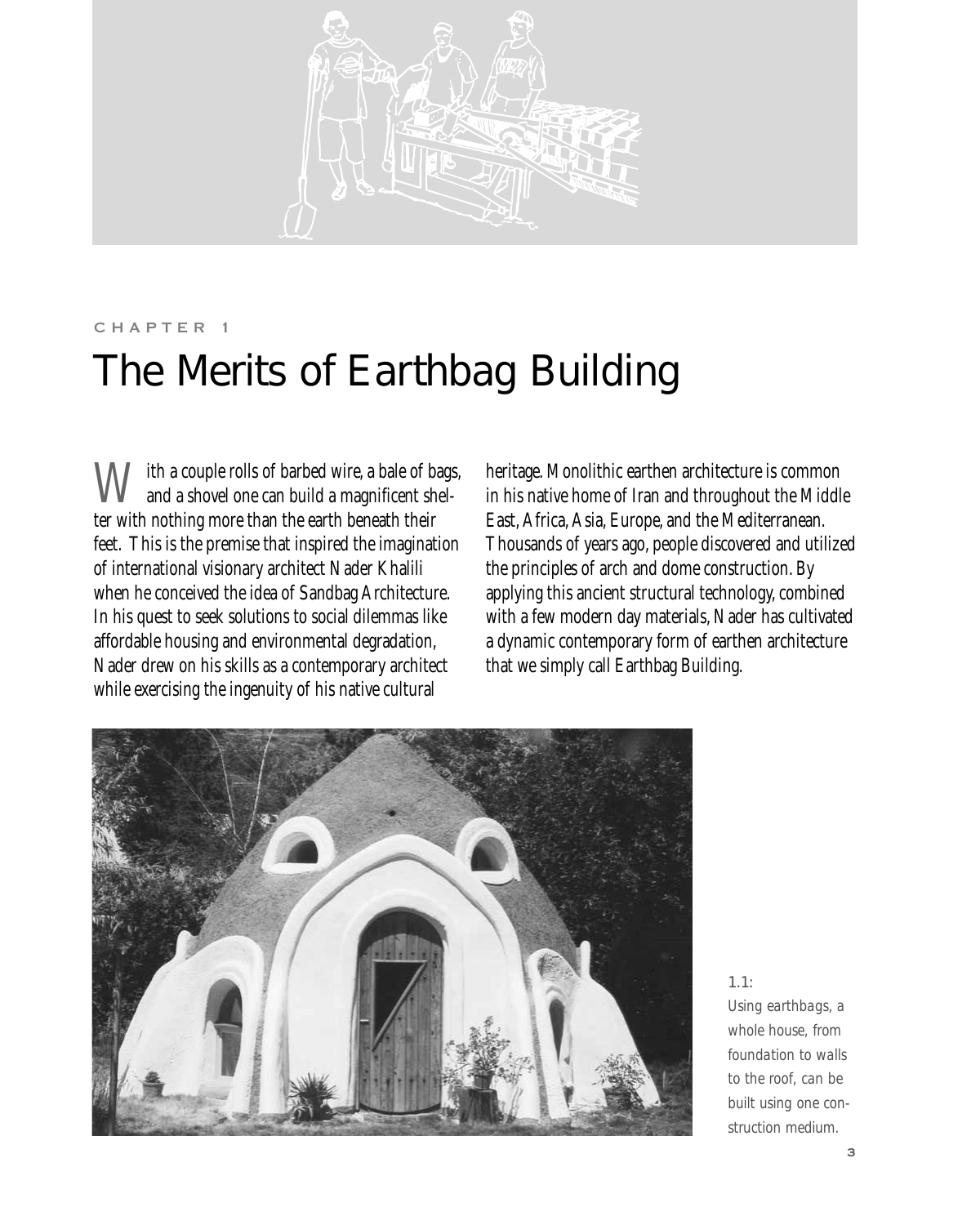

1.2: *Marlene Wulf's earthbag dome under construction, deep in the woods of Georgia.*

## **Simplicity**

Earthbag Building utilizes the ancient technique of *rammed earth* in conjunction with woven bags and tubes as a *flexible form.* The basic procedure is simple. The *bags* or *tubes* are filled on the wall using a suitable pre-moistened earth laid in a mason style *running bond.* After a row has been laid, it is thoroughly compacted with hand tampers. Two strands of 4-point barbed wire are laid in between every row, which act as a "velcro mortar" cinching the bags in place. This provides exceptional tensile strength while allowing the rows to be stepped in to create *corbelled domes* and other unusual shapes (Fig. 1.1).

Walls can be linear, free form, or a perfect circle guided by the use of an architectural compass. Arched windows and doorways are built around temporary *arch forms* until the *keystone bags* are tamped in place. The finished walls then cure to durable cement-like hardness.

Simple, low cost foundations consist of a *rubble trench system,* or beginning the bag-work below ground with a *cement-stabilized* rammed earth mix for the stem walls. Many other types of foundation systems can be adapted to the climatic location and function of the structure.

## Cut Barbed Wire Not Trees

We have the ability to build curvaceous, sensual architecture inspired by nature's artistic freedom while providing profound structural integrity. Earthbag construction enables the design of monolithic architecture using natural earth as the primary structural element. By monolithic architecture we mean that an entire structure can be built from foundation and walls to roof using the same materials and methods throughout. Corbelled earthbag domes foster the ultimate experience in sculptural monolithic design, simplicity, beauty, and dirt-cheap thrills. Earthbag domes designed with arch openings can eliminate 95 percent of the lumber currently used to build the average stick frame house (Fig. 1.2).

Conventional wood roof systems still eat up a lot of trees. This may make sense to those of us who dwell in forested terrain, but for many people living in arid or temperate climates, designing corbelled earthbag domes offers a unique opportunity for providing substantial shelter using the earth's most abundant natural resource, the earth itself. Why cut and haul lumber from the Northwest to suburban Southern California, Tucson, or Florida when the most abundant, versatile, energy efficient, cost effective, termite, rot and fire proof construction material is available right beneath our feet? Even alternative wall systems designed to limit their use of wood can still swallow up as much as 50 percent of that lumber in the roof alone. Earth is currently and has been the most used building material for thousands of years worldwide, and we have yet to run out.

## Advantages of Earthbag Over Other Earth Building Methods

Don't get us wrong. We *love* earthen construction in all its forms. Nothing compares with the beauty of an adobe structure or the solidity of a rammed earth wall. The sheer joy of mixing and plopping cob into a sculptural masterpiece is unequalled. But for the first-and-only-time owner/builder, there are some distinct advantages to earthbag construction. Let's look at the advantages the earthbag system gives the "do-it-yourselfer" compared to these other types of earth building.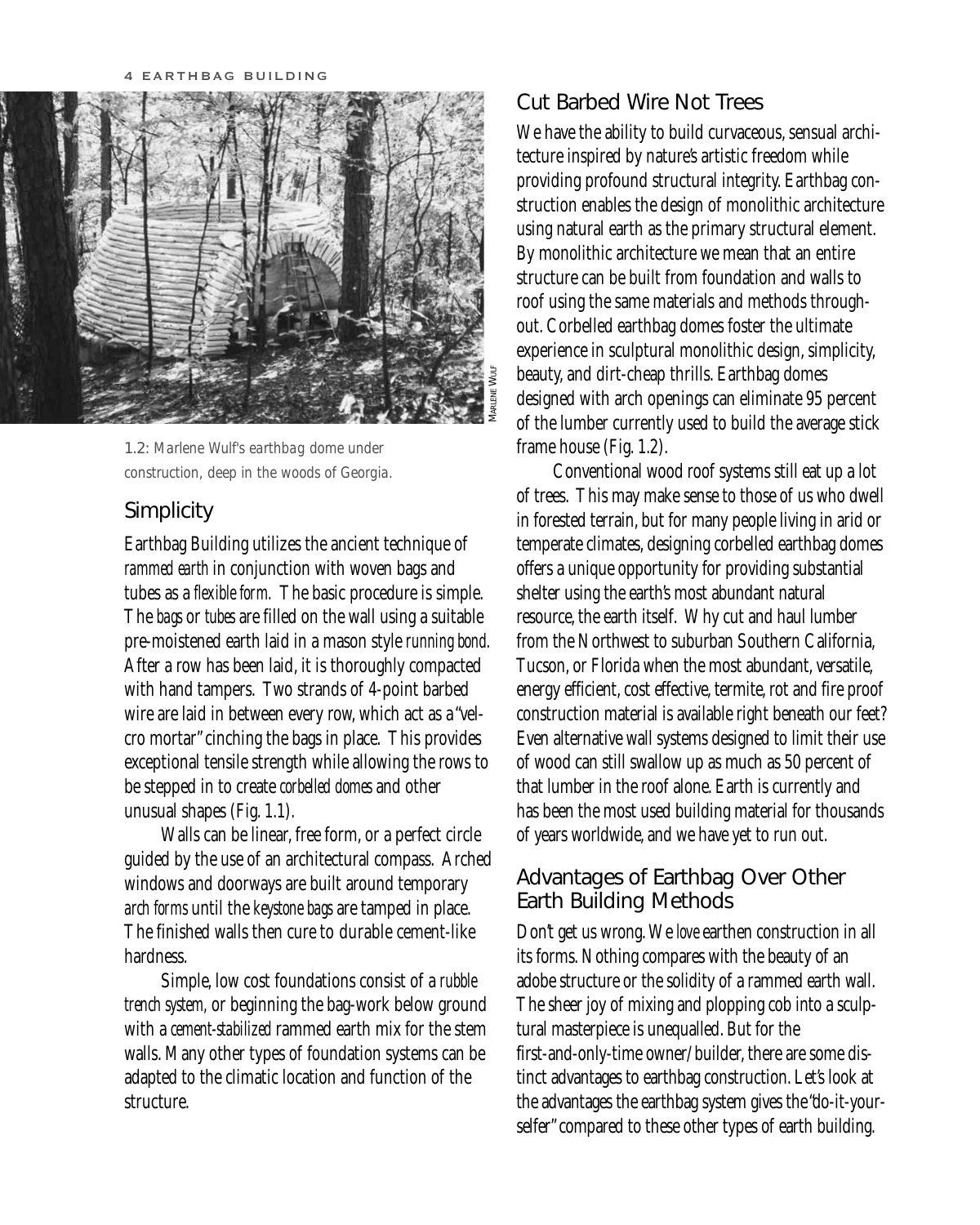*Adobe* is one of the oldest known forms of earthen building. It is probably one of the best examples of the durability and longevity of earthen construction (Fig 1.3).

Adobe buildings are still in use on every continent of this planet. It is particularly evident in the arid and semi-arid areas of the world, but is also found in some of the wettest places as well. In Costa Rica, C.A., where rain falls as much as 200 inches (500 cm) per year, adobe buildings with large overhangs exist comfortably.

Adobe is made using a clay-rich mixture with enough sand within the mix to provide compressive strength and reduce cracking. The mix is liquid enough to be poured into forms where it is left briefly until firm enough to be removed from the forms to dry in the sun. The weather must be dry for a long enough time to accomplish this. The adobes also must be turned frequently to aid their drying (Fig. 1.4).



1.4: *Cleaning adobes at Rio Abajo Adobe Yard, Belen, New Mexico.*

#### THE MERITS OF EARTHBAG BUILDING 5



1.3: *A freshly laid adobe wall near Sonoita, Arizona.* 

They cannot be used for wall building until they have completely cured. While this is probably the least expensive form of earthen building, it takes much more time and effort until the adobes can be effectively used. Adobe is the choice for dirt-cheap construction. Anyone can do it and the adobes themselves don't necessarily need to be made in a form. They can be hand-patted into the desired shape and left to dry until ready to be mortared into place.

Earthbags, on the other hand, do not require as much time and attention as adobe. Since the bags act as a form, the mix is put directly into them right in place on the wall. Not as much moisture is necessary for earthbags as adobe. This is a distinct advantage where water is precious and scant. Earthbags cure in place on the wall, eliminating the down time spent waiting for the individual units to dry. Less time is spent handling the individual units, which allows more time for building. Even in the rain, work on an earthbag wall can continue without adversely affecting the outcome. Depending on the size, adobe can weigh as much as 40-50 pounds (17.8-22.2 kg) apiece. Between turning, moving, and lifting into place on the wall, each adobe is handled at least three or four times before it is ever in place.

Adobe is usually a specific ratio of clay to sand. It is often amended with straw or animal dung to provide strength, durability, decrease cracking, increase its insu-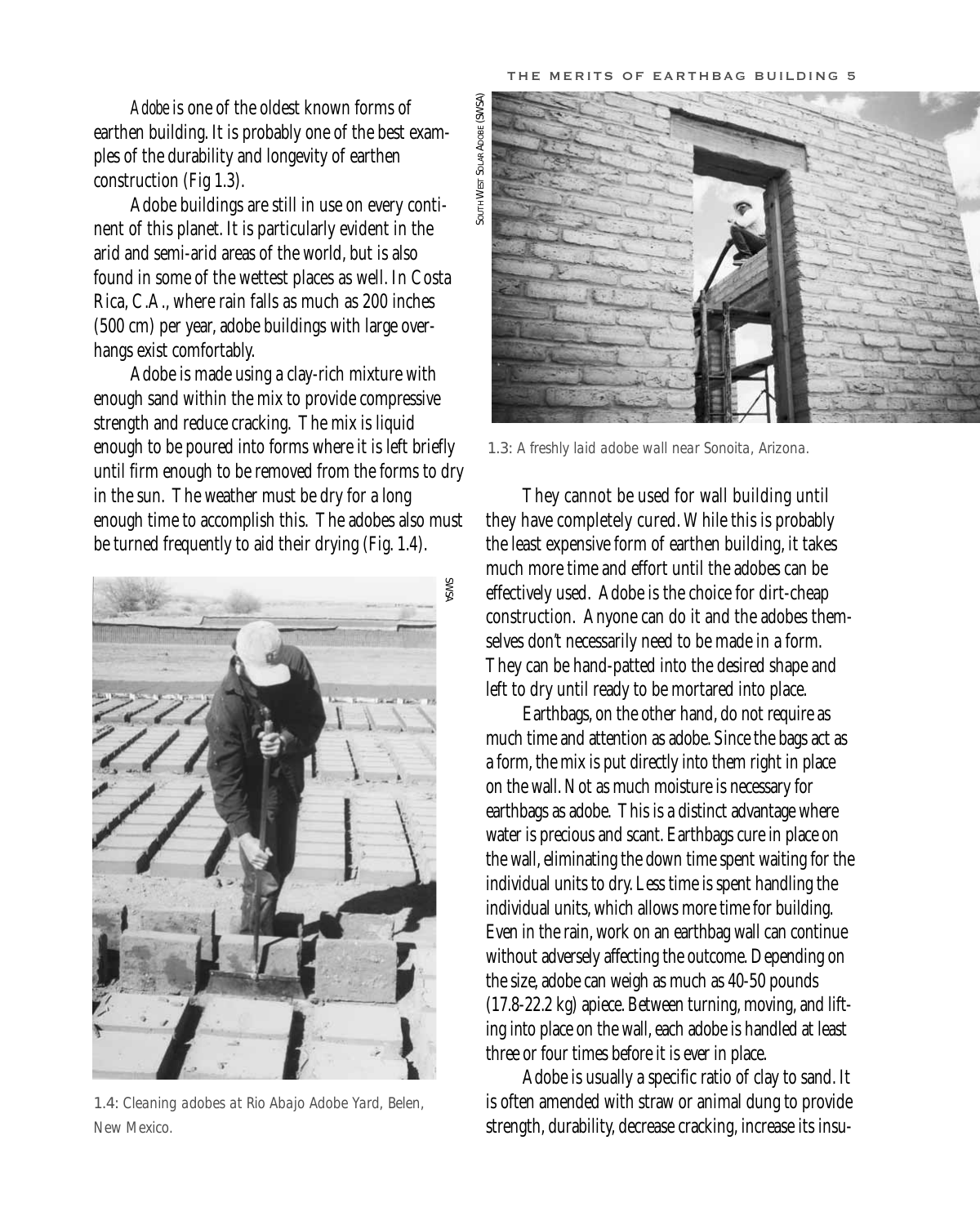

1.5: *The entire form box can be set in place using the Bobcat. Steel whalers keep forms true and plumb and resist ramming pressure.*



1.6: *Rammed earth wall after removal of forms.* 

lative value, and make it lighter. Earthbag doesn't require the specific ratios of clay to sand, and the addition of amendment materials is unnecessary as the bag itself compensates for a low quality earthen fill.

*Rammed earth* is another form of earth building that has been around for centuries and is used worldwide. Many kilometers of the Great Wall of China were made using rammed earth. Multi-storied office and apartment buildings in several European countries have been built using rammed earth, many of them in existence since the early 1900s. Rammed earth is currently enjoying a comeback in some of the industrialized nations such as Australia.

Rammed earth involves the construction of temporary forms that the earth is compacted into. These forms must be built strong enough to resist the pressure exerted on them from ramming (compacting) the earth into them. Traditionally, these forms are constructed of sections of lashed poles moved along the wall after it is compacted. Contemporary forms are complex and often require heavy equipment or extra labor to install, disassemble, and move (Fig. 1.5). The soil is also of a specific ratio of clay to sand with about ten percent moisture by weight added to the mix. In most modern rammed earth construction, a percentage of cement or asphalt emulsion is added to the earthen mix to help stabilize it, increase cohesion and compressive strength, and decrease the chance of erosion once the rammed earth wall is exposed.

While the optimum soil mix for both rammed earth and earthbag is similar, and both types of construction utilize compaction as the means of obtaining strength and durability, that is about where the similarity ends. Because the bags themselves act as the form for the earth, and because they stay within the walls, earthbag construction eliminates the need for heavy-duty wood and steel forms that are not very user-friendly for the one-time owner/builder. Since the forms are generally constructed of wood and steel, they tend to be rectilinear in nature, not allowing for the sweeping curves and bends that earthbag construction can readily yield, giving many more options to an earth builder (Fig. 1.6). While the soil mix for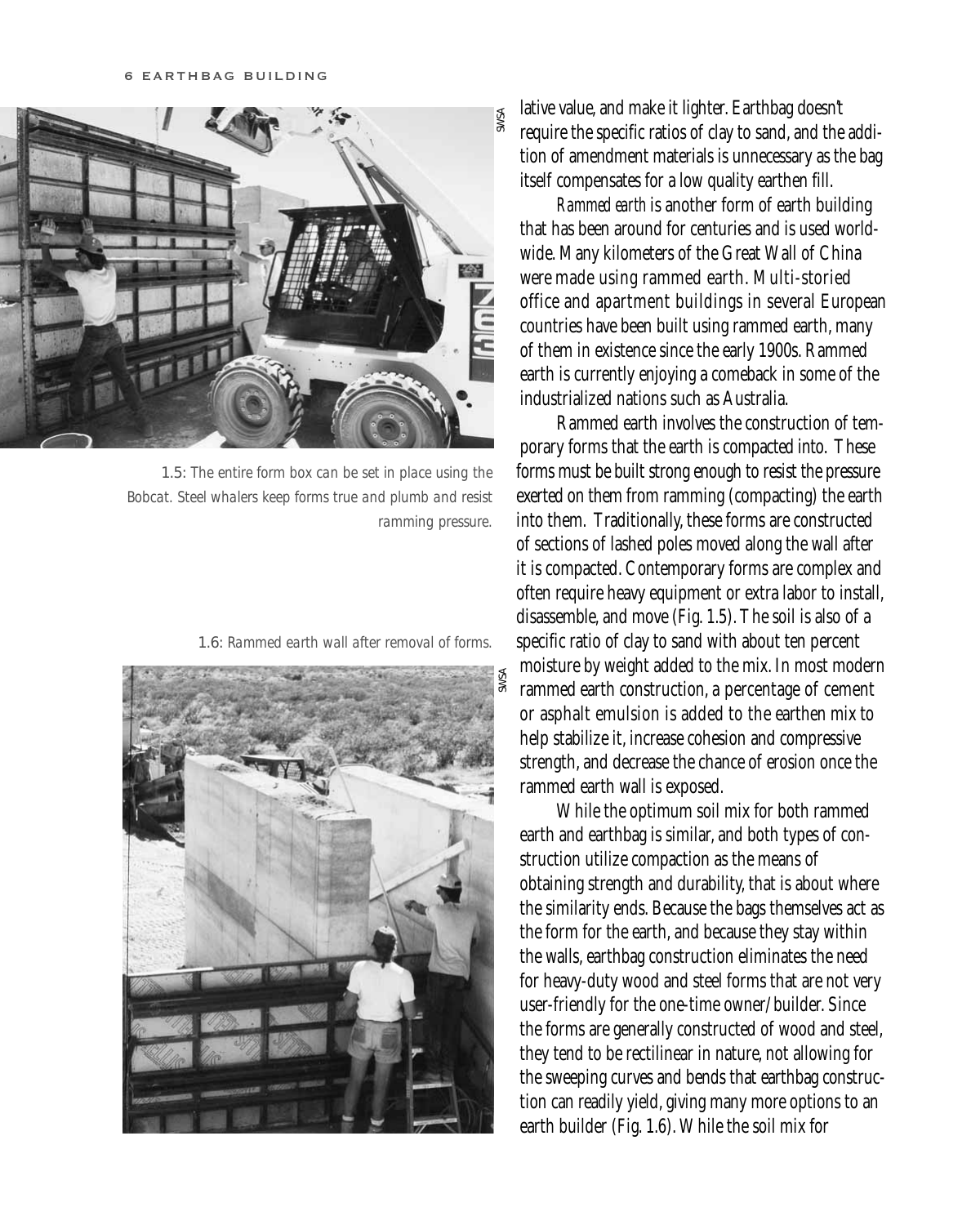#### THE MERITS OF EARTHBAG BUILDING 7

rammed earth is thought of as an optimum, earthbags permit a wider range of soil types. And just try making a dome using the rammed earth technique, something that earthbags excel at achieving.

*Cob* is a traditional English term for a style of earth building comprised of clay, sand, and copious amounts of long straw. Everybody loves cob.

It is particularly useful in wetter climates where the drying of adobes is difficult. England and Wales have some of the best examples of cob structures that have been in use for nearly five centuries (Fig. 1.7). Cob is also enjoying a resurgence in popularity in alternative architecture circles. Becky Bee and The Cob Cottage Company, both located in Oregon, have worked extensively with cob in the Northwestern United States. They have produced some very fine written material on the subject and offer many workshops nationwide on this type of construction. Consult the resource guide at the back of this book to find sources for more information on cob.

Simply stated, cob uses a combination of clay, sand, straw, and water to create stiff, bread loaf shaped "cobs" that are plopped in place on the wall and "knitted" into each other to create a consolidated mass. Like earthbag, cob can be formed into curvilinear shapes due to its malleability. Unlike earthbag, cob requires the use of straw, lots of straw. The straw works for cob the same way that steel reinforcing does for concrete. It gives the wall increased tensile strength, especially when the cobs are worked into one another with the use of the "cobber's thumb" or one's own hands and fingers (Fig. 1.8).

While building with earthbags can continue up the height of a wall unimpeded row after row, cob requires a certain amount of time to "set-up" before it can be continued higher. As a cob wall grows in height, the weight of the overlying cobs can begin to deform the lower courses of cob if they are still wet. The amount of cob that can be built up in one session without deforming is known as a "lift." Each lift must be allowed time to dry a little before the next lift is added to avoid this bulging deformation. The amount of time necessary is dependent on the moisture content



1.7: *Example of historic cob structure; The Trout Inn in the U.K.*



1.8: *Michelle Wiley sculpting a cob shed in her backyard in Moab, Utah.*

of each lift and the prevailing weather conditions. Earthbag building doesn't require any of this extra attention due to the nature of the bags themselves. They offer tensile strength sufficient to prevent deformation even if the soil mix in the bag has greater than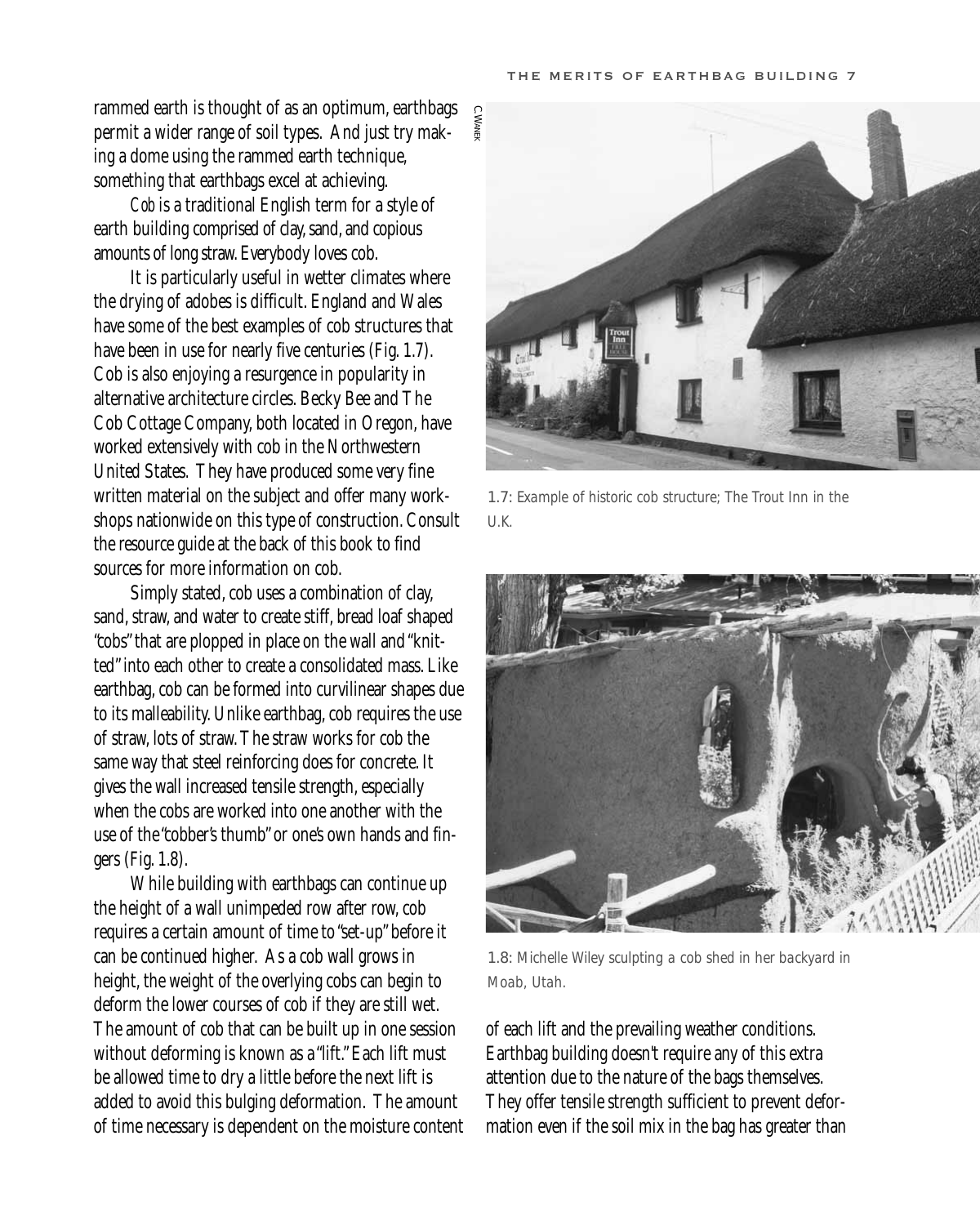#### 8 EARTHBAG BUILDING

the optimum moisture content. So the main advantages of earthbag over cob are: no straw needed, no waiting for a lift to set up, wider moisture parameters, and a less specific soil mix necessary.

*Pressed block* is a relatively recent type of earthen construction, especially when compared to the above forms of earth building. It is essentially the marriage of adobe and rammed earth. Using an optimum rammed earth mix of clay and sand, the moistened soil is compressed into a brick shape by a machine that can be either manual or automated. A common one used in many disadvantaged locales and encouraged by Habitat for Humanity is a manual pressed-block machine. Many Third World communities have been lifted out of oppressive poverty and homelessness through the introduction of this innovative device (Fig 1.9). The main advantage of earthbag over pressed block is the same as that over all the above-mentioned earth-building forms, the fact that earthbags do not require a specific soil mixture to work properly. Adobe, rammed earth, cob, and pressed block rely on a prescribed ratio of clay and sand, or clay, sand, and straw whose availability limits their use. The earthbag system can extend earthen architecture beyond these limitations by using a wider range of soils and,

when absolutely necessary, even dry sand — as could be the case for temporary disaster relief shelter.

Other Observations Concerning Earthbags

*Tensile strength.* Another advantage of earthbags is the tensile strength inherent in the woven poly tubing combined with the use of 4-point barbed wire. It's sort of a double-whammy of tensile vigor not evident in most other forms of earth construction. Rammed earth and even concrete need the addition of reinforcing rods to give them the strength necessary to keep from pulling apart when placed under opposing stresses. The combination of textile casing and barbed wire builds tensile strength into every row of an earthbag structure.

*Flood Control.* Earthbag architecture is not meant to be a substitute for other forms of earth building; it merely expands our options. One historic use of earthbags is in the control of devastating floods. Not only do sandbags hold back unruly floodwaters, they actually increase in strength after submersion in water. We had this lesson driven home to us when a flash flood raged through our hometown. Backyards became awash in silt-laden floodwater that poured unceremoniously through the door of our Honey House dome,



1.9: *A manually-operated pressed-block machine in Honduras.*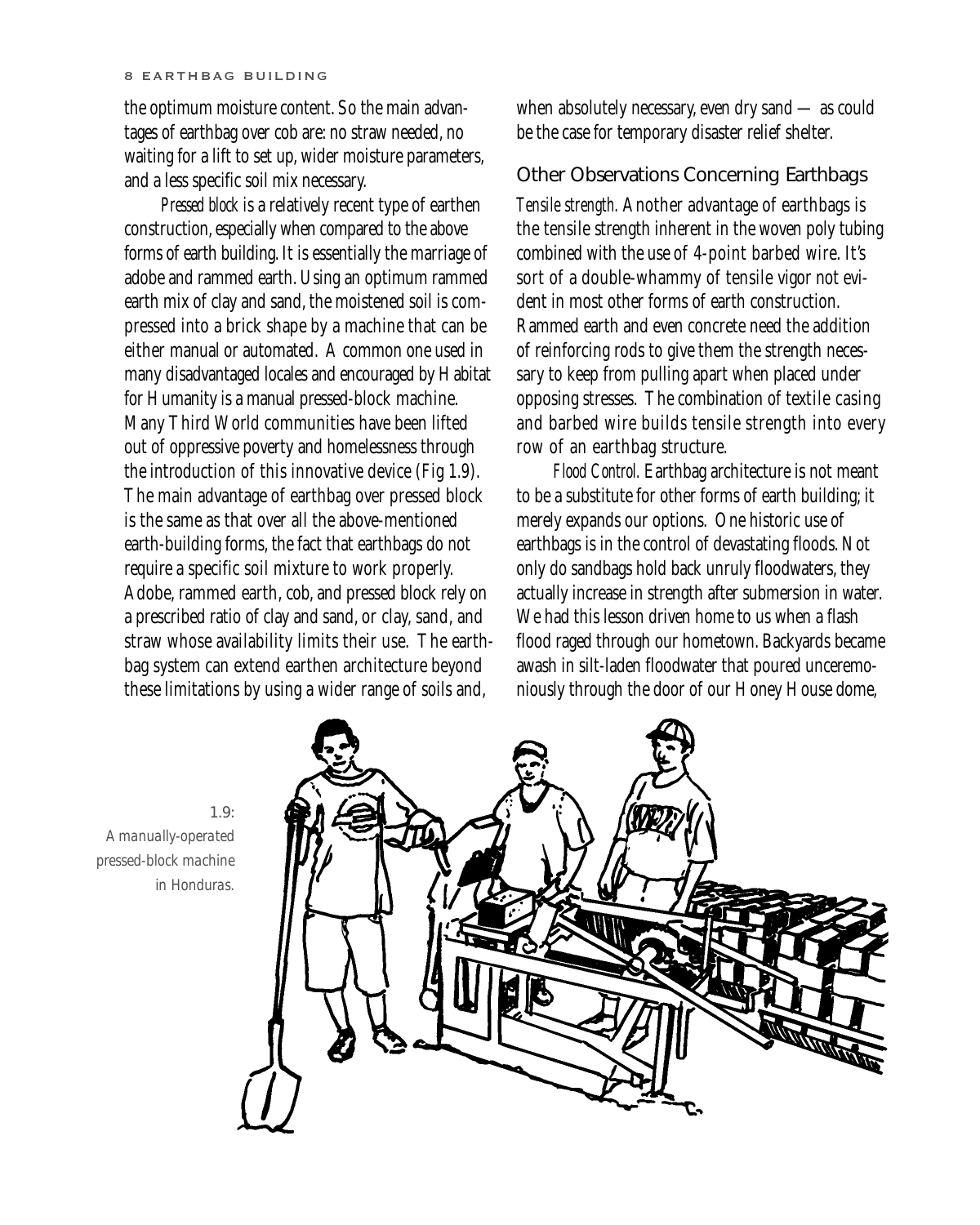leaving about ten inches (25 cm) of water behind. By the next morning, the water had percolated through our porous, unfinished earthen floor leaving a nice layer of thick, red mud as the only evidence of its presence. Other than dissolving some of the earth plaster from the walls at floor level, no damage was done. In fact, the bags that had been submerged eventually dried harder than they had been before. And the mud left behind looked great smeared on the walls!

*Built-in Stabilizer.* The textile form (bag!) encases the raw earth even when fully saturated. Really, the bag can be considered a "mechanical stabilizer" rather than a chemical stabilizer. In order to stabilize the soil in some forms of earth construction, a percentage of cement, or lime, or asphalt emulsion is added that chemically alters the composition of the earth making it resistant to water absorption. Earthbags, on the other hand, can utilize raw earth for the majority of the walls, even below ground, thanks to this mechanical stabilization. This translates to a wider range of soil options that extends earth construction into nontraditional earth building regions like the Bahamas, South Pacific, and a good portion of North America. While forests are dependent on specific climatic conditions to grow trees, some form of raw earth exists almost everywhere.

## The Proof is in the Pudding

Nader Khalili has demonstrated the structural integrity of his non-stabilized (natural raw earth) earthbag domes. Under static load testing conditions simulating seismic, wind, and snow loads, the tests exceeded 1991 Uniform Building Code requirements by 200 percent. These tests were done at Cal-Earth — California Insitute of Earth Art and Architecture — in Hesperia, CA., under the supervision of the ICBO (International Conference of Building Officials), monitored in conjunction with independent engineers of the Inland Engineering Corporation. No surface deflections were observed, and the simulated live load testing, done at a later date, continued beyond the agreed limits until the testing apparatus began to fail. The buildings could apparently withstand more

abuse than the equipment designed to test it! The earthbag system has been proven to withstand the ravages of fire, flooding, hurricanes, termites, and two natural earthquakes measuring over six and seven on the Richter scale. The earthbag system in conjunction with the design of *monolithic shapes* is the key to its structural integrity.

## Thermal Performance

Every material in a building has an insulation value that can be described as an R-value. Most builders think of R-value as a description of the ability of a structure or material to resist heat loss. This is a steady state value that doesn't change regardless of the outside temperature variations that occur naturally on a daily and annual basis. So why does an earthbag structure (or any massive earthen building for that matter) with an R-value less than 0.25 per inch (2.5 cm) feel cool in the summer and warm in the winter? Because this R-value can also be expressed as the coefficient of heat transfer, or conductivity, or U-value, which is inversely proportional, that is  $U=1/R$ . From this simple formula we can see that material with a high R-value will yield a low U-value. U-value (units of thermal radiation) measures a material's ability to store and transfer heat, rather than resist its loss. Earthen walls function as an absorbent mass that is able to store warmth and re-radiate it back into the living space as the mass cools. This temperature fluctuation is known as the "thermal flywheel effect."

The effect of the flywheel is a 12-hour delay in energy transfer from exterior to interior. This means that at the hottest time of the day the inside of an earthbag structure is at its coolest, while at the coolest time of the day the interior is at its warmest. Of course this thermal performance is regulated by many factors including the placement and condition of windows and doors, climatic zone, wall color, wall orientation, and particularly wall thickness. This twelve-hour delay is only possible in walls greater than 12 inches (30 cm) thick.

According to many scholars, building professionals, and environmental groups, earthen buildings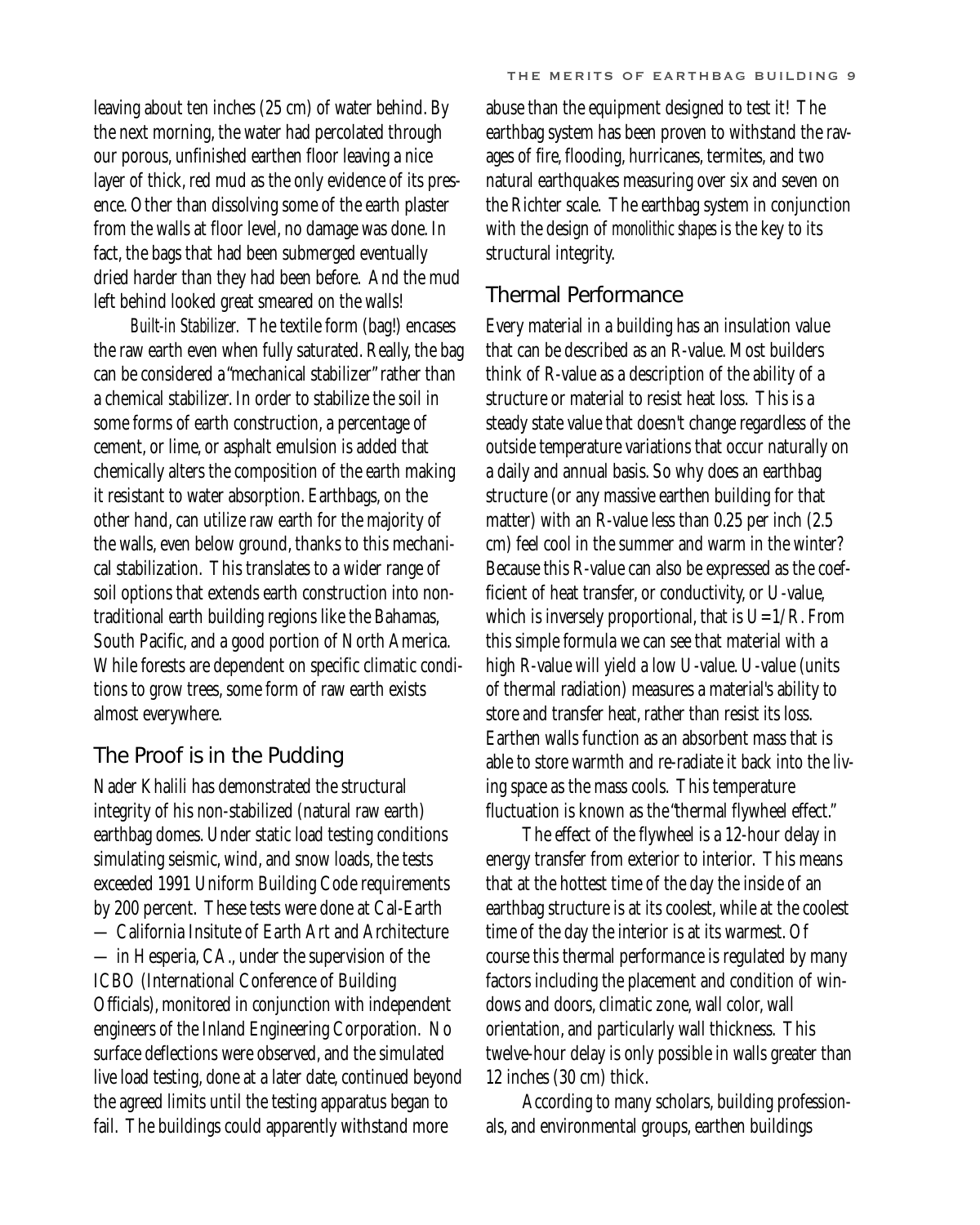

1.10: *Students working on Community Hogan on the Navajo Indian Reservation.*

currently house over one-third of the world's population, in climates as diverse as Asia, Europe, Africa, and the US with a strong resurgence in Australia. An earthen structure offers a level of comfort expressed by a long history of worldwide experience. Properly designed earthbag architecture encourages buried architecture, as it is sturdy, rot resistant, and resource convenient. Bermed and buried structures provide assisted protection from the elements. Berming this structure in a dry Arizona desert will keep it cool in the summer, while nestling it into a south-facing hillside with additional insulation will help keep it warm in a Vermont winter. The earth itself is nature's most reliable temperature regulator.

## Cost Effectiveness

Materials for earthbag construction are in most cases inexpensive, abundant, and accessible. Grain bags and barbed wire are available throughout most of the

world or can be imported for a fraction of the cost of cement, steel, and lumber. Dirt can be harvested on site or often hauled in for the cost of trucking. Developed countries have the advantage of mechanized gravel yards that produce vast quantities of "reject fines" from the by-product of road building materials. Gravel yards, bag manufactures, and agricultural supply co-ops become an earthbag builder's equivalent of the local hardware store. When we switched to earthen dome construction, we kissed our lumberyard bills goodbye.

## Empowering Community

Earthbag construction utilizing the Flexible-Form Rammed Earth (FFRE) technique employs people instead of products (Fig. 1.10). The FFRE technique practices third world ingenuity, with an abundance of naturally occurring earth, coupled with a few high tech materials to result in a relatively low impact and